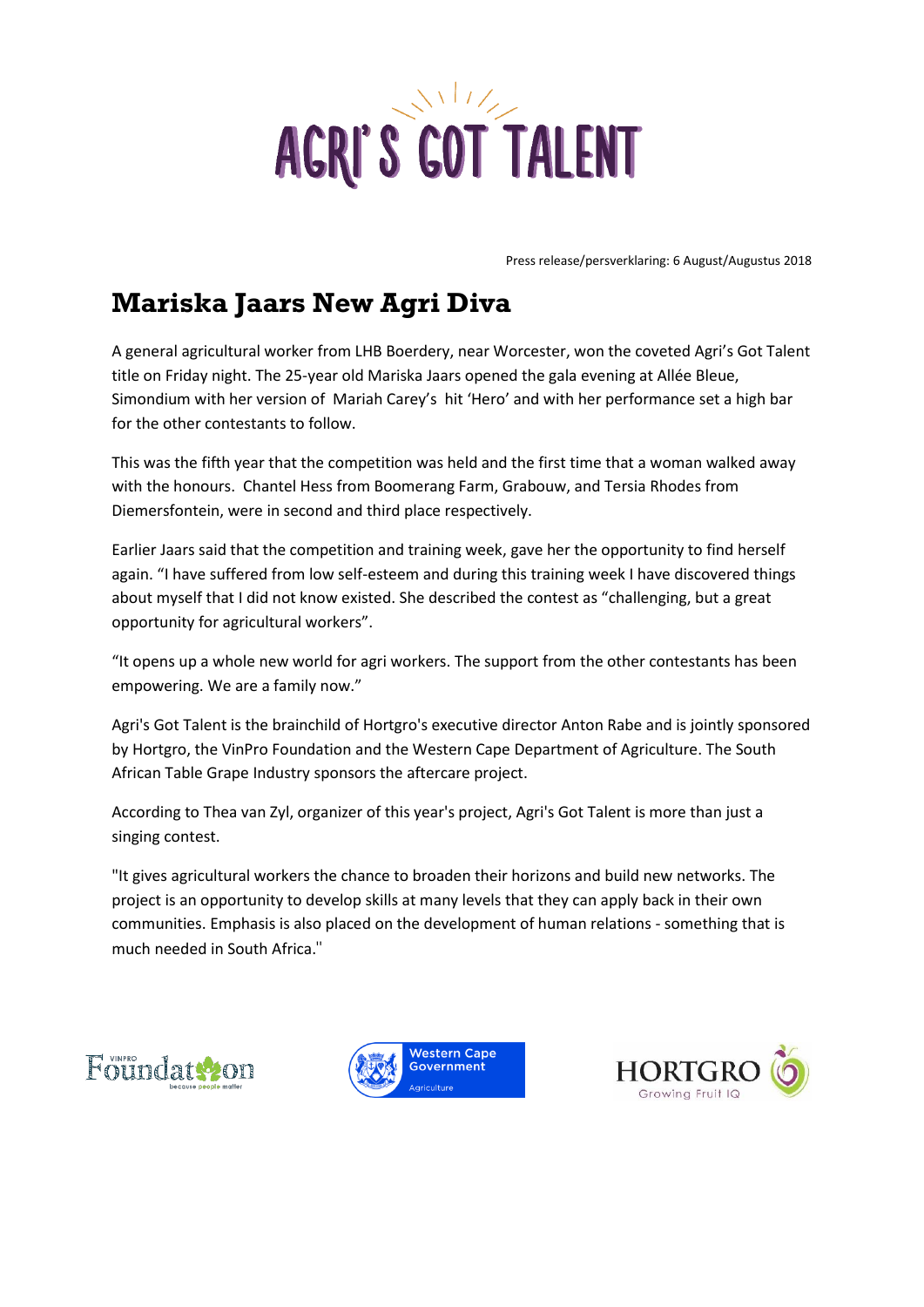

Caption: Mariska Jaars the AGT 2018 winner.



Caption 2: From left Chantel Hess from Boomerang Farm, Grabouw, was second, the winner Mariska Jaars, and Tersia Rhodes from Diemersfontein, Wellington, was third.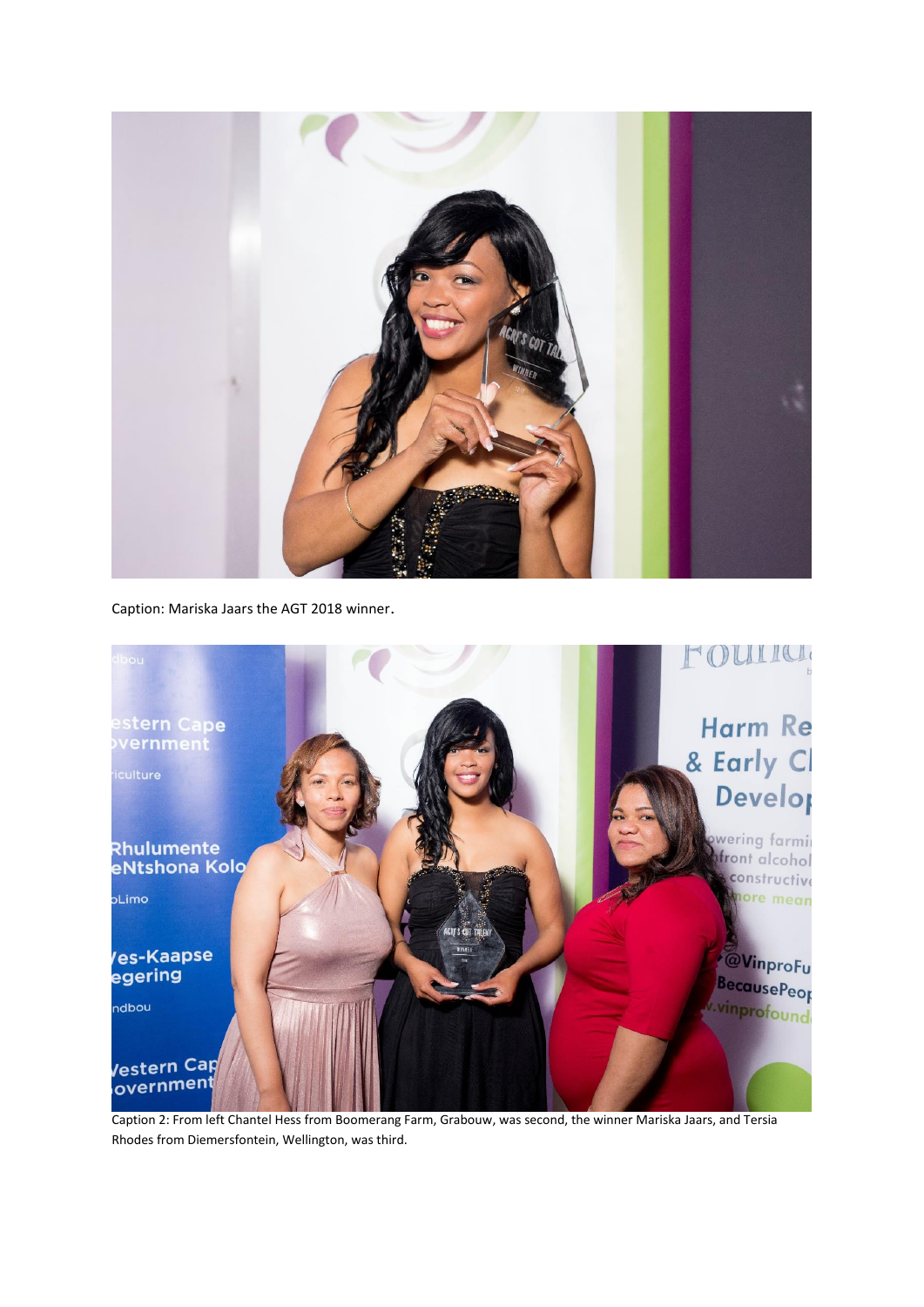

## **Mariska Jaars Nuwe Agri Diva**

'n Algemene landbouwerker van LHB Boerdery, naby Worcester, het Vrydagaand die gesogte Agri's Got Talent-titel gewen. Die 25-jarige Mariska Jaars het die gala-aand by Allée Bleue, Simondium, met haar weergawe van Mariah Carey se treffer 'Hero' geopen. Haar vertolking het die druk op die ander deelnemers geplaas om uit te haal en te wys.

Dit was die vyfde jaar dat die sangkompetisie gehou is en die eerste keer dat 'n vroue deelnemer wen. Chantel Hess van Boomerang Farm, Grabouw, en Tersia Rhodes van Diemersfontein, was onderskeidelik in die tweede en derde plek.

Vroeër het Jaars gesê dat die kompetisie en opleidingsweek haar die geleentheid gegee het om haarself weer te vind. "Ek het aan 'n lae selfbeeld gely en tydens hierdie oefenweek het ek dinge oor myself ontdek wat ek nie geweet het bestaan nie."

Sy het die wedstryd beskryf as "uitdagend, maar 'n fantastiese geleentheid vir landbouwerkers".

"Dit maak 'n hele nuwe wêreld vir landbouwerkers oop. Die ondersteuning van die ander deelnemers is bemagtigend. Ons is nou 'n familie."

Agri's Got Talent is die breinkind van Hortgro se uitvoerende direkteur Anton Rabe en word gesamentlik geborg deur Hortgro, die VinPro Foundation en die Wes-Kaapse Departement van Landbou. Die Suid-Afrikaanse Tafeldruifbedryf borg die nasorgprojek.

Volgens Thea van Zyl, organiseerder van vanjaar se projek, is Agri's Got Talent meer as net 'n sangkompetisie.

"Dit gee landbouwerkers die geleentheid om hul horisonne te verbreed en nuwe netwerke te bou. Die projek bied die geleentheid om vaardighede op verskeie vlakke te ontwikkel wat deelnemers weer in hul eie gemeenskappe kan terugploeg. Daar word ook klem gelê op die ontwikkeling van menslike verhoudings - iets wat broodnodig in Suid-Afrika is.